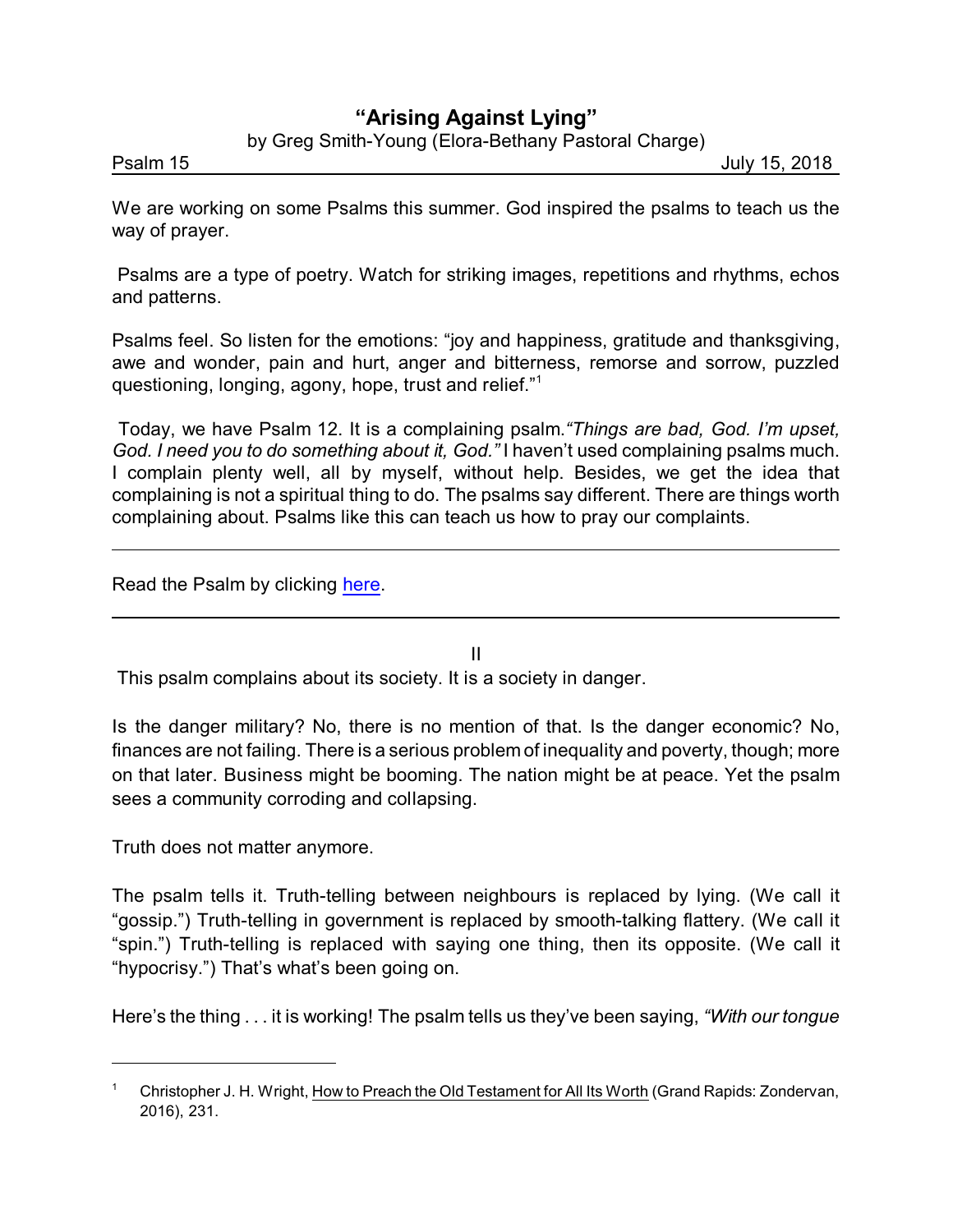*we are unbeatable."* We lie, and sales increase. We lie, and get votes. We lie, and crowds cheer. That's what's been going on.

Here's the thing . . . they are getting away with it! The psalm tells us they've been saying, *"Our lips are our own. Is anyone master over us?"* Without truth-telling, who will call liars to account? Without truth-telling, who knows what is false? Without truth-telling, will anyone care? That's what's been going on.

Here's the thing . . . we lie! The psalm says it's *"everyone."* Sure. When truth becomes optional and lying normal, we all get sucked in. The psalmist complains about the society around, but also seems to be looking inside. *It's "everyone." I too utter lies against my neighbour. I too talk with slick lips and a hypocrite's heart*. 2

III

Oxford Dictionaries says the word for 2016 was " post-truth."<sup>3</sup> It was a big year for false claims, during the UK Brexit vote, the US presidential election, the Leafs winning the Cup.

I am not sure people, even politicians, are telling more lies. It just doesn't seem to matter as much.

How should it work? Someone lies. They get caught. They retract, apologize, or at least try to squirm out of it. When truth no longer matters, though? They lie, get caught, keep on lying, and people don't care. That's post-truth.

It's not that more lies are believed. It seems fewer care if they are lies or not.

Instead, it goes like this. Does what she says fit with what I want to be true? Is she someone I want to believe? Do her words feel right to my way of seeing the world? Then she is right, and I don't care if she is wrong. That's post-truth.

Things like Facebook and Twitter can make it worse. We know those fake news stories

<sup>2</sup> The psalmist makes no explicit reference to his own complicity in lie-telling, though the "everyone" in verse 2 is suggestive. Walter Brueggemann suggests an introspective sense can be inferred. He writes, ". . . perhaps in the heart and on the tongue of the psalmist, this interaction is an internal drama as the psalmist adjudicates between voices alive and surging in his own life. The speaker, like everyone, knows the internal voices that threaten to undo us. It is fortunate that the speaker also has available the victorious counterpoint of the assuring voice of YHWH." Water Brueggemann and William H. Bellinger, Jr., Psalms, New Cambridge Bible Commentary (New York: Cambridge University Press, 2014), 74.

<sup>&</sup>lt;sup>3</sup> Alison Flood, "'Post-truth' named word of the year by Oxford Dictionaries." The Guardian (1ovember 15, 2016).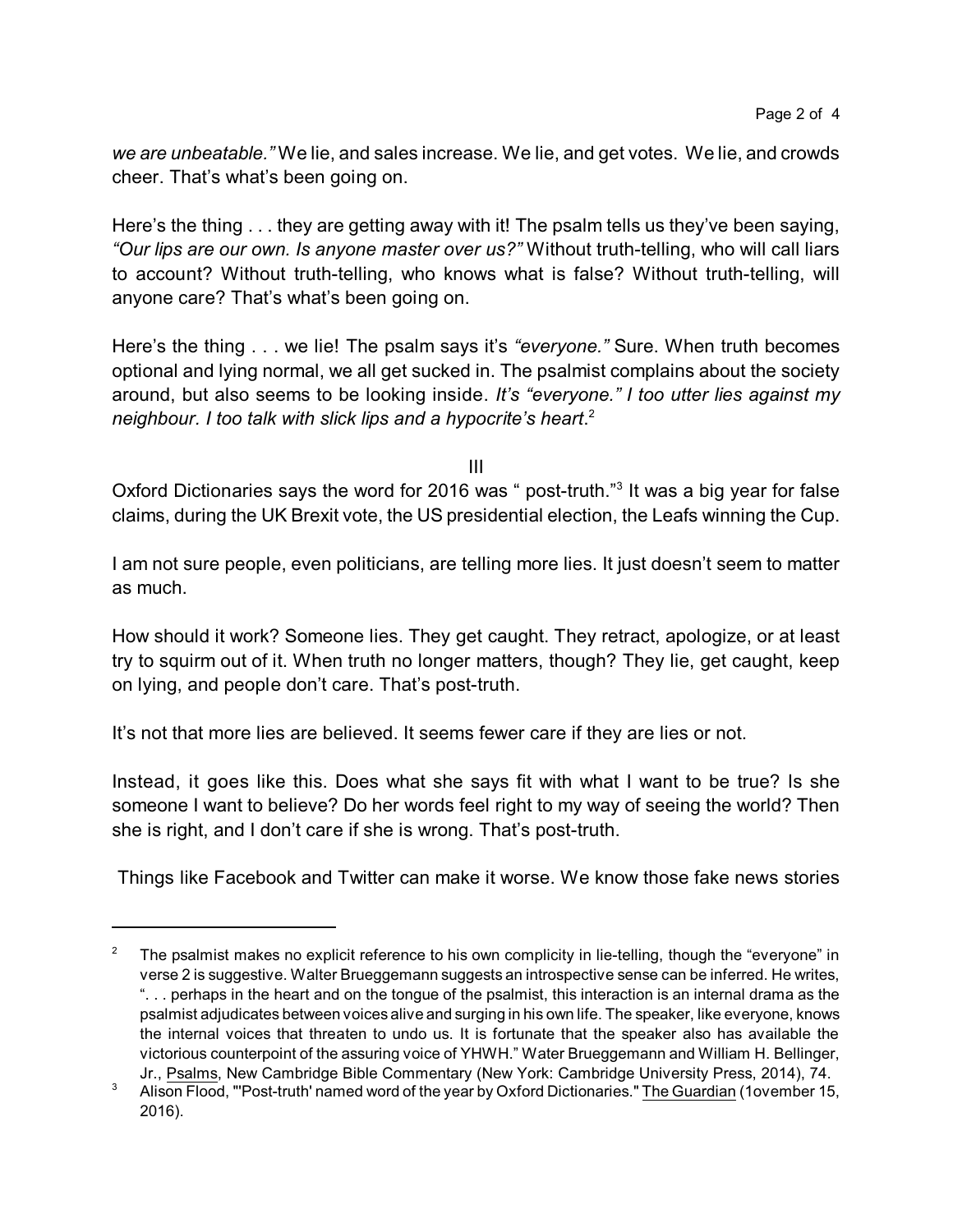get read and are spread more than legitimate ones.<sup>4</sup> Except that is how old fashioned gossip has always worked. Falsehoods fly fastest. Technology just gives them boosterpower.

Online, it's now easier to check if something is true than it has ever been. It's also easier to hide from truth. If I don't like one set of "facts," I can quickly find another, and my own little community of nodding heads who agree with me.

All this wears us down. If we don't know who to believe, we don't believe anyone. The liars win. That's post-truth.

IV

Remember, this is a complaining psalm. The gift of complaining to God in prayer, is then waiting and seeing what God is doing.

After painting this picture of corrosive lying, the psalm turns to celebration. God is arising against lying.

God cares about the truth. God does not lie.

The psalm uses a powerful image for this. An alloy is made by mixing a metal with something else. Bronze is an alloy of copper and tin. Steel is iron and carbon. Metal alloys are quite useful.

However, when a metal is precious, it is not an alloy you want. It is purity. So the psalm compares God's truth to pure silver, which was very precious.<sup>5</sup> God's truth is like silver that has been purified seven times over, which is perfect. St. Augustine said that God's pure words are *"without any alloy of deceit."<sup>6</sup>* God's truth is never mixed with anything.

God treasures truth. Lies are the furthest thing from God.<sup>7</sup> God always loves truthfully. God always acts truthfully. God always speaks truthfully.

V As we read, did you notice what makes God arise against lying?

<sup>4</sup> Juju Chang, Jake Lefferman, Claire Pederen, Geoff Martz. "When Fake News Stories Make Real News Headlines," Nightline, ABC News (November 29, 2016)

<sup>5</sup> In antiquity silver was often more rare than gold, making it more valuable. <https://en.wikipedia.org/wiki/Silver#History>

<sup>&</sup>lt;sup>6</sup> Ellen T. Charry, Psalms 1-50 (Grand Rapids: Brazos, 2015), 60.

<sup>7</sup> Jesus said that the devil is "a liar and the father of lies." John 8:44.